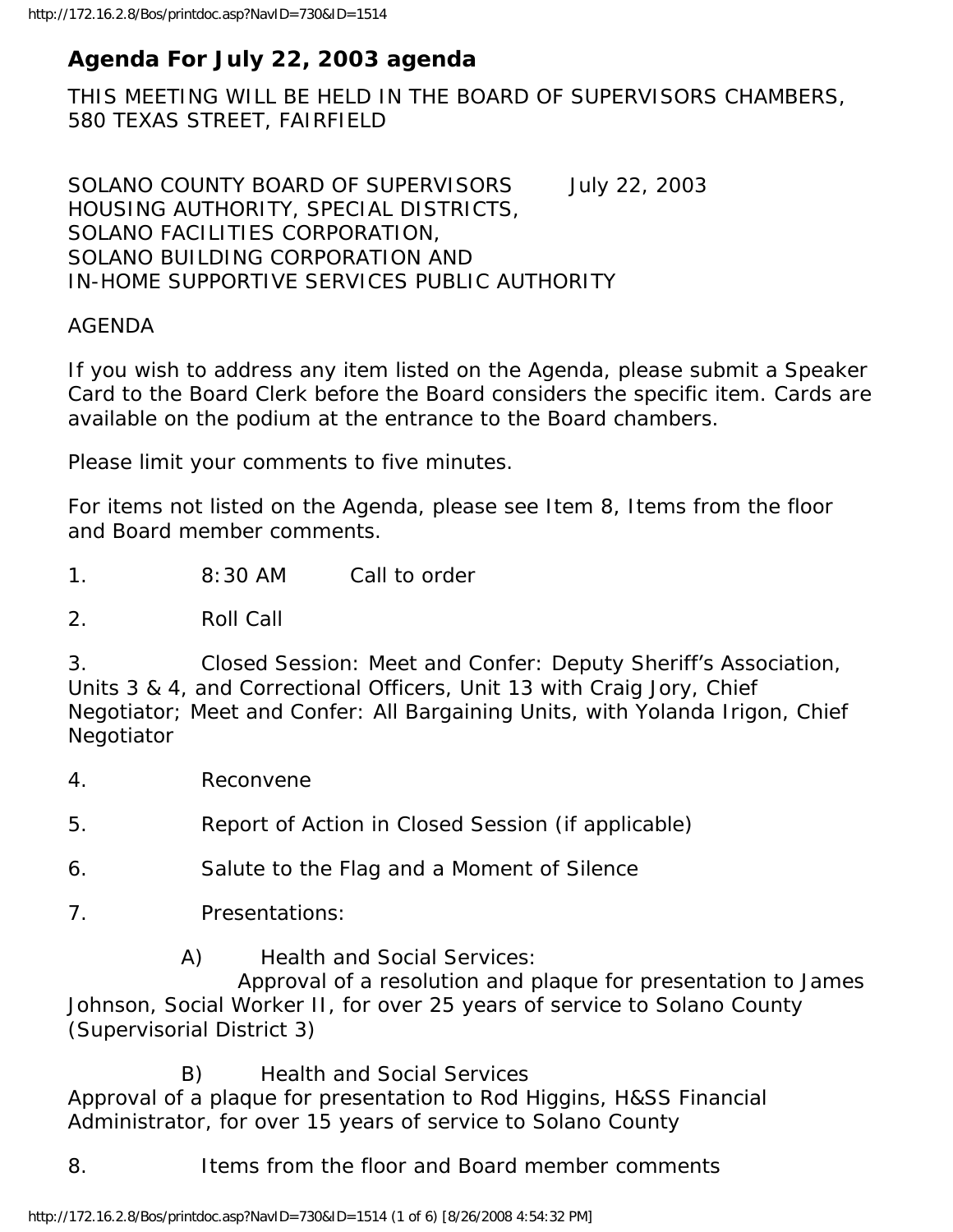This is your opportunity to address the Board on a matter not listed on the Agenda, but it must be within the subject matter jurisdiction of the Board. Please submit a Speaker Card before the first speaker is called and limit your comments to five minutes.

- 9. Additions to or Deletions from the Agenda
- 10. Public Comment on Consent Calendar

 Each speaker shall have 5 minutes to address any or all items on the Consent Calendar.

- 11. Approval of the Agenda
- 12. Approval of Consent Calendar

 The Board considers all matters listed under the Consent Calendar to be routine and will adopt them in one motion. There will be no discussion on these items before the Board votes on the motion unless Board members request specific items be discussed and/or removed from the Consent Calendar.

CONSENT CALENDAR

GENERAL GOVERNMENT

13. Clerk of the Board of Supervisors:

 Approval of Minutes: Board of Supervisors of June 10, 2003, June 17, 2003, and amended Board of Supervisors Minutes of March 25, 2003

14. County Counsel:

 A) Adoption of a resolution accepting a Quit Claim Deed for reversionary interests of the Solano County Fairgrounds property from the City of Vallejo; adoption of a resolution authorizing the County Administrator to accept and consent to grants conveying interests in real property to the County

 B) Approval to execute Certificate of Satisfaction of Mortgage on real property owned by the estate of Mary E. Frola

15. Treasurer/Tax Collector/County Clerk:

 A) Approve a resolution, form of note, and form of purchase contract providing for the borrowing of funds in the name of the Benicia Unified School District; authorization to issue in conjunction with other school districts and Community College District, 2003 Revenue Anticipation Notes in an amount not to exceed \$5,000,000

 B) Accept the Solano County Treasurer's Quarterly Report for the period of April 1, 2003 – June 30, 2003

C) Adoption of a resolution authorizing the first supplemental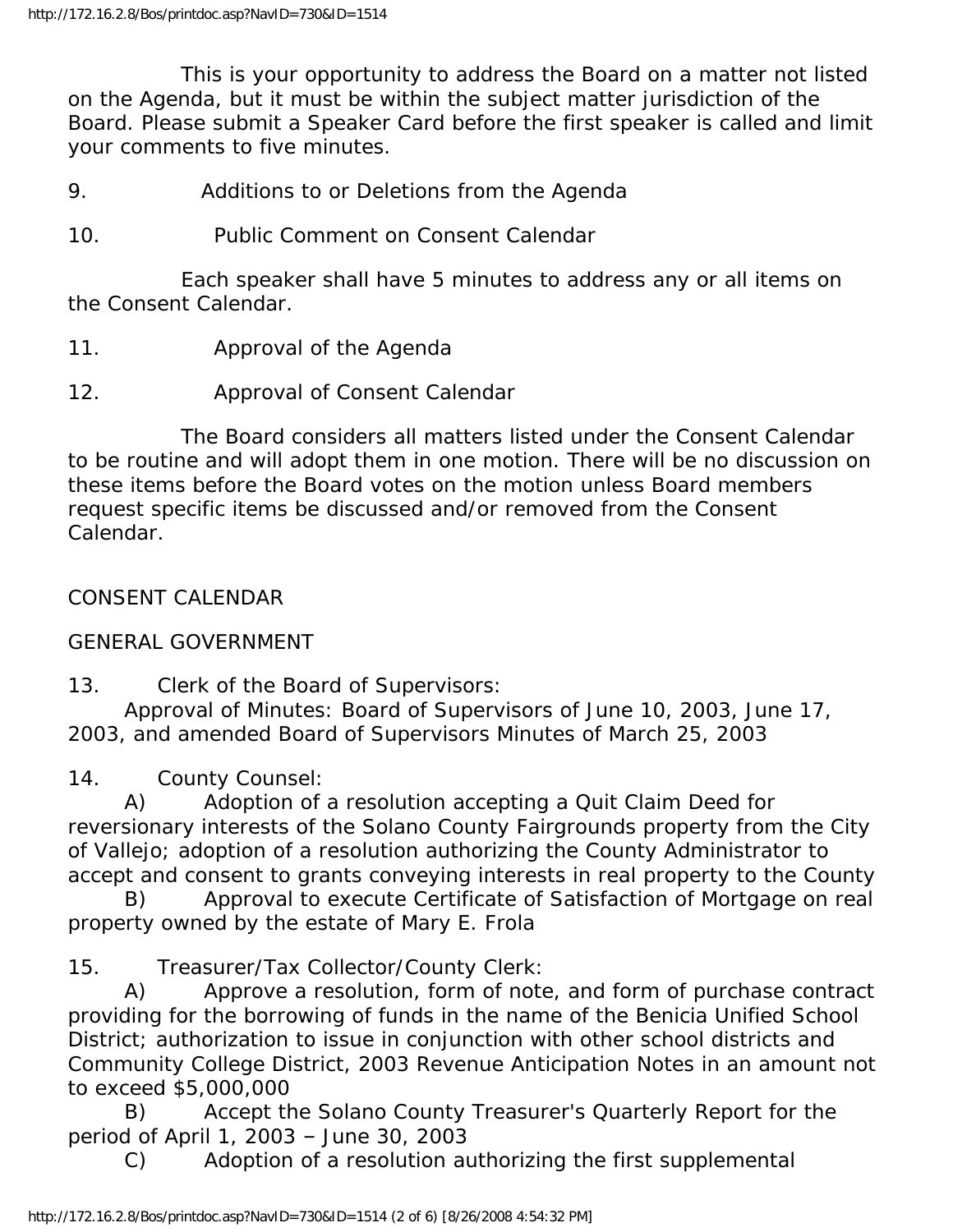indenture issuance and sale of Vacaville Unified School District General Obligation Bonds in an aggregate principal amount not to exceed \$20,000,000

## 16. General Services:

 Approval of a resolution authorizing conveyance of a 20 foot nonexclusive easement in real property to the City of Fairfield for storm drain purposes

# HEALTH AND SOCIAL SERVICES

### 17. Health and Social Services:

 Adoption of a resolution amending the Alphabetical Listing of Classes and Salaries to add the classification of Bioterrorism Preparedness and Response Program Manager with an approximate monthly salary of \$59,813 to \$72,703; adoption of a resolution amending the Position Allocation List to add 1.0 FTE Limited Term Bioterrorism Preparedness and Response Program Manager and 1.0 FTE Limited Term Health Education Specialist II, (Federal Funding included in the FY 03/04 Budget)

#### CRIMINAL JUSTICE

18. Department of Child Support Services

 Approval of a resolution proclaiming August as "Child Support Awareness Month" in Solano County

#### LAND USE/TRANSPORTATION

#### 19. Transportation

Adoption of a resolution approving the State Match Program Agreement with Caltrans to receive \$128,260 for road improvement projects (no General Fund impact)

20. Environmental Management:

 Approval of an appropriation transfer increasing revenues and expenditures in the amount of \$275,000 for the Solano County Housing Authority (4/5 vote required)

OTHER: None

SPECIAL DISTRICTS GOVERNED BY THE BOARD OF SUPERVISORS:

Rural North Vacaville Water District

#### 21. Transportation:

 Approve and authorize the District President to sign the Notice of Completion for deferred work projects for the Rural North Vacaville Water District Water Distribution System completed by California Water Service Company for a final cost of \$100,925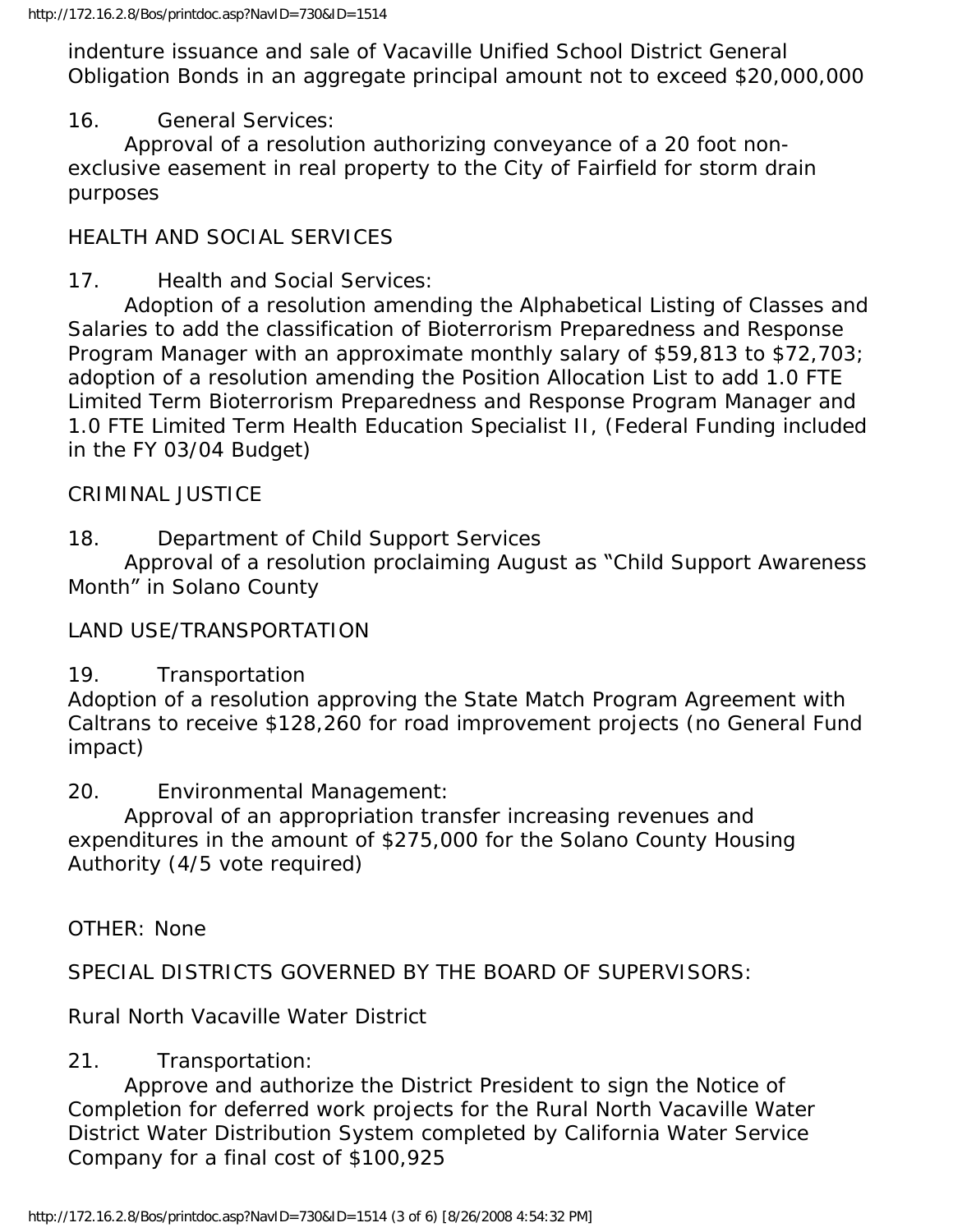#### SCHEDULED CALENDAR

22. Rescheduled Consent Items: (Items pulled from Consent Calendar above)

- $(A)$   $E)$
- $(B)$   $F)$
- $(C)$   $G)$
- $D)$  H)

#### GENERAL GOVERNMENT

23. County Administrator's Office:

Consider approval of Change Order No. 1 to the agreement with Clark Design/ Build of California, Inc. in the amount of \$2,575,938 due to increased build-out of tenant improvements for the Solano County Government Center Project; authorize the County Administrator to sign the approved Change Order; authorize the County Administrator and/or the Director of General Services to sign all other agreements and required amendments through final project completion that fall within the established project budget

#### 24. General Services:

 Receive a Report of Delinquency for mandatory garbage collection, disposal and recycling services in the unincorporated areas of Vallejo; conduct a noticed/published hearing confirming the delinquent garbage accounts, approving a \$50 lien processing fee for each delinquent account, adopting a Resolution of Confirmation and authorizing special assessments against the respective parcels of land and liens for the amount of the confirmed delinquent charges

#### HEALTH AND SOCIAL SERVICES

#### CRIMINAL JUSTICE

25. Sheriff's Office:

 Consider adoption of a resolution endorsing provision of temporary and limited law enforcement services to Suisun City by the Sheriff's Department

#### LAND USE/TRANSPORTATION

26. Environmental Management:

A) Conduct a noticed/published hearing to consider adoption of a resolution approving a \$150 fee to file an "Appeal to Planning Commission or Board of Supervisors" effective October 1, 2003

 B) Conduct a noticed/published hearing regarding Green Valley Open Space Maintenance District Assessments for FY2003-2004; adopt a resolution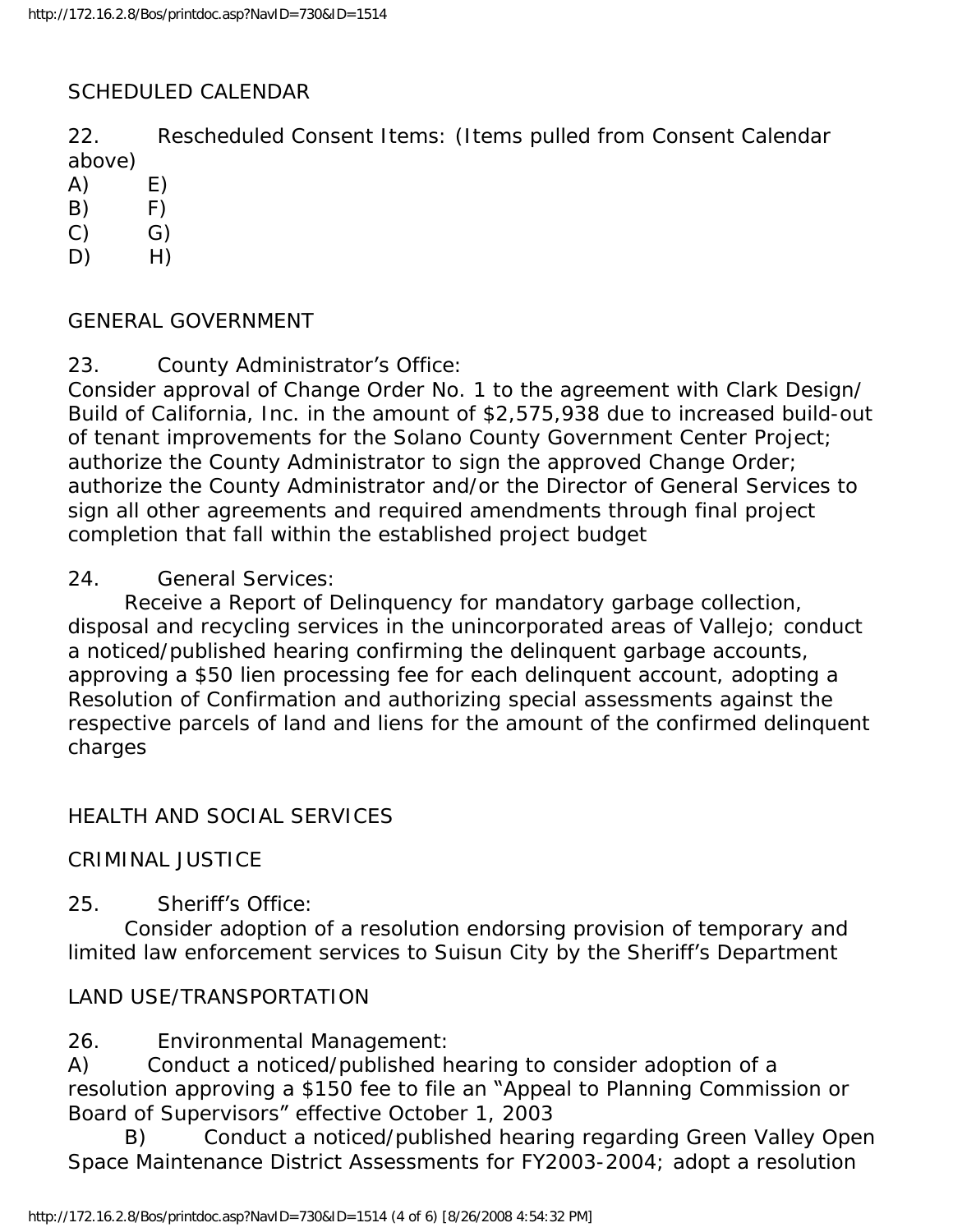approving an Engineer's Report, confirm diagram and assessment, order levy of assessment for Landscape and Lighting Maintenance Assessment District

OTHER: None

MISCELLANEOUS ITEMS

27. Appointments/Resignations to Boards and Commissions:

A) Board of Supervisors:

 Reappointment of Cyndy Gill to the Solano County Fair Board of Directors

B) Board of Supervisors:

Reappointment of Bill Luiz to the Solano County Fair Board of

Directors

 C) Board of Supervisors: Reappointment of John Hogg to the Vacaville Fire Protection District

D) Board of Supervisors:

 Reappointment of John Conboy as a regular member and Wesley Low as an alternate member of the Solano County Assessment Appeals Board 2:00 P.M.

28. Environmental Management:

A) Conduct a noticed/published hearing to consider the Planning Commission's recommendation to adopt an ordinance approving Rezoning Petition Application Z-03-03 rezoning .22 acre portion of a 4.0 acre parcel from RR-2.5 (Rural Residential) to RR-5 (Rural Residential) located at 4721 Valley End Lane, Green Valley area (waive reading of the ordinance by majority vote)

 B) Conduct a noticed/published hearing to consider an appeal of the Planning Commission's decision to approve Use Permit Application U-79-49 Minor Revision #1, for Glenna Craig, Arabian Star Equestrian Center, located at 7756 Acacia Lane, Vacaville (APN's: 0105-030-110, 120 & 130)

 C) Conduct a noticed/published hearing to consider appeals of the Planning Commission approval of Use Permit No. U-03-04 of Fred Finch Youth Center, located in Vacaville

29. Adjourn:

# MEETING CALENDAR

7/22 5:30 p.m. Vallejo Sanitation and Flood Control, 555 Santa Clara St., Vallejo 7/24 2:00 p.m. Solano County Child Care Planning Council, Children's Network Conference Room, 2320 Courage Dr., FF 8/5 9:00 a.m. Board of Supervisors, 580 Texas St., FF